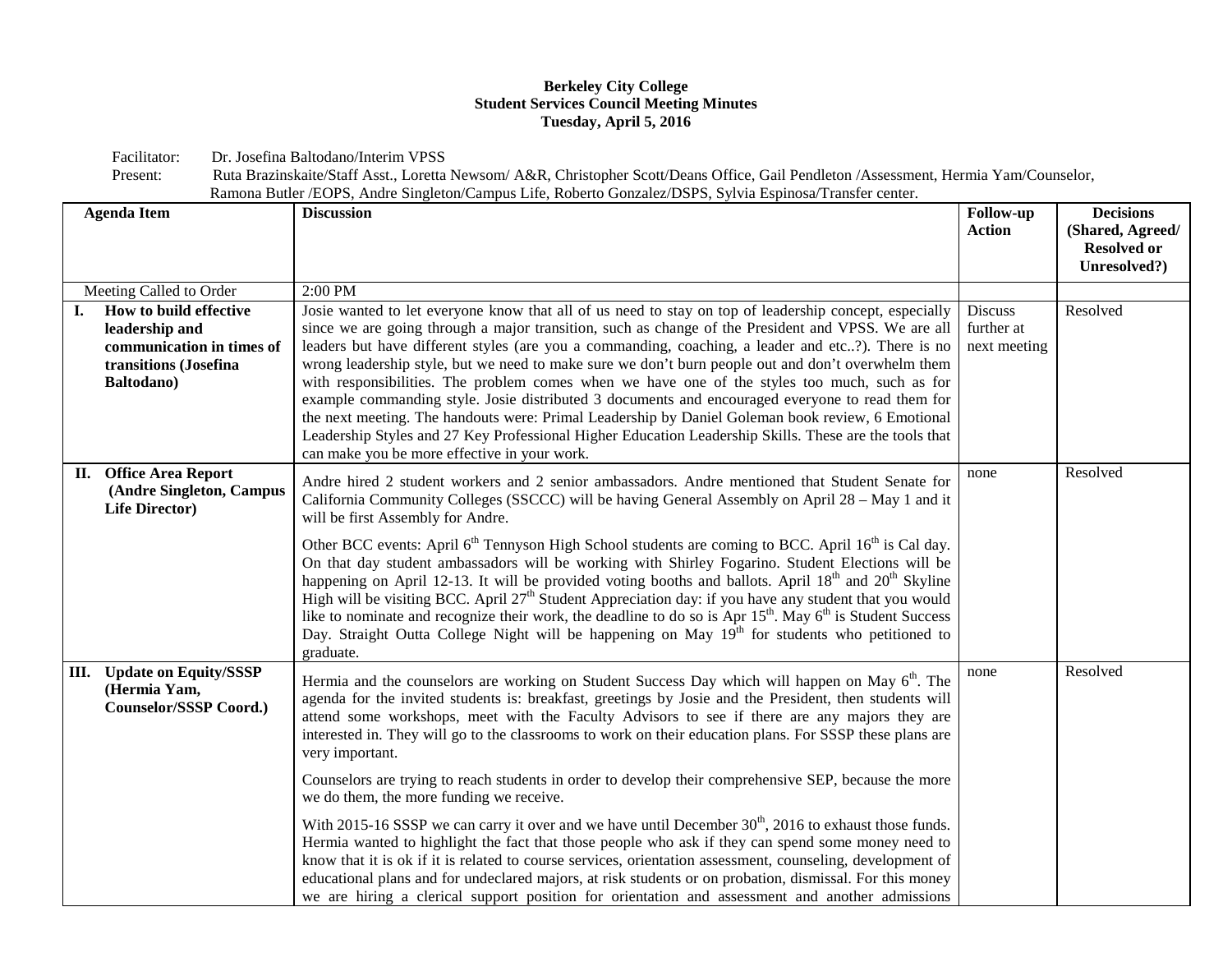|                                               | technician for the admissions and records office.                                                                                                                                                                                                                                                                                                                                                                                                                                                                                                                                                                                                                                                                                                                                                                                                                                                                                                                                                                                                                                                                                                                                                                                                                                                                                                                                                                                                                                                                                                                                                                                                                                                                                                                                                                                                                                                                                                                                                                            |             |            |
|-----------------------------------------------|------------------------------------------------------------------------------------------------------------------------------------------------------------------------------------------------------------------------------------------------------------------------------------------------------------------------------------------------------------------------------------------------------------------------------------------------------------------------------------------------------------------------------------------------------------------------------------------------------------------------------------------------------------------------------------------------------------------------------------------------------------------------------------------------------------------------------------------------------------------------------------------------------------------------------------------------------------------------------------------------------------------------------------------------------------------------------------------------------------------------------------------------------------------------------------------------------------------------------------------------------------------------------------------------------------------------------------------------------------------------------------------------------------------------------------------------------------------------------------------------------------------------------------------------------------------------------------------------------------------------------------------------------------------------------------------------------------------------------------------------------------------------------------------------------------------------------------------------------------------------------------------------------------------------------------------------------------------------------------------------------------------------------|-------------|------------|
|                                               | Not much information about equity. The main indicator for it is access. Alley and Brenda are actively<br>creating and developing Umoja program. Gail will be helping to recruit students for this program.                                                                                                                                                                                                                                                                                                                                                                                                                                                                                                                                                                                                                                                                                                                                                                                                                                                                                                                                                                                                                                                                                                                                                                                                                                                                                                                                                                                                                                                                                                                                                                                                                                                                                                                                                                                                                   |             |            |
| <b>IV.</b> Swing Space Report<br>(Hermia Yam) | The Swing Space will be next door. We will be moving there on June 1 <sup>st</sup> . There will be 3 classrooms,<br>and the kitchen, which will be converted to the Health Center. Also there will be 3 offices: 2 for mental<br>health counselors, right next to it will be a conference room that will be a shared place for other<br>departments. Dream center will be there as well (right now it's in the South campus). At the Dream<br>Center we will have 2 work stations. International Student Department will move to the Swing Space as                                                                                                                                                                                                                                                                                                                                                                                                                                                                                                                                                                                                                                                                                                                                                                                                                                                                                                                                                                                                                                                                                                                                                                                                                                                                                                                                                                                                                                                                          | In progress | Unresolved |
| IV. Other business (Gail<br>Pendleton)        | well. There are 4 work stations that are not identified yet.<br>Roberto wanted to hear more about classifieds hiring prioritization. Josie promised to get an update<br>regarding it. According to Hermia, Jasmine is almost done working on Admissions and Records<br>Technician and Student Personnel Surface Specialist for Orientation Assessment. Only BTR is needed<br>in order to put the positions on the Board Agenda.<br>Counselors are sending students down to change their priority dates. Loretta named the reasons why<br>students lost their priority registration: if students have 100+ units or are on probation. Their enrollment<br>date will be dropped till April. If you don't have any new student coming to your program, you need to<br>send Loretta a letter explaining that it is a new student, their student ID and she will change the date<br>from April 5 <sup>th</sup> to 11 <sup>th</sup> . Foster youth who fall under any other categories are exempt; they still need to<br>have their priority date. There was some discussion regarding work in the evenings. There will be some<br>rotation happening who will work on the Wednesday evenings on specific weeks.<br>Sylvia briefly told about work at the Transfer center since students are started to hear back from the<br>Universities. Recruiters are finishing up, because they don't come during the summer. She already has a<br>date for Transfer Day which is Oct. $6th$ . All the CSUs and UCs are invited, so she needs to work with<br>neighbor private colleges that need to be represented, especially it is hard to get to Stanford.<br>Students need to have a higher GPA in order to transfer to State Sacramento than those students living<br>in Sacramento. Also if our students want to transfer to San Jose state they need to have a higher GPA as<br>well than those students living in that area.<br>Ramona mentioned that they are beginning to accept midterm project reports. Students are doing very | none        | Resolved   |
|                                               | well. Ramona is learning a lot about CalWORKs program. Kim obtained a full-time position at Laney,<br>so she will be leaving soon. They have a couple of counselors in mind for that position. Ramona is<br>preparing for EOPS/CARE recruitment and CalWORKs program in the summer.<br>Gail geared up for 5 month testing. In March she started with the High Schools and just finished testing<br>3 rounds and had around 72 Berkeley high students to get started. In April she will be working with<br>counselors, ambassadors and Andre at Skyline and other high schools.<br>Gail was talking about a new assessment that 130 colleges will be using. There is a big meeting<br>happening at the District soon regarding it. They need to define how to implement the examination for<br>Math and English cut off scores. Those scores will be input into the system so everyone could<br>understand what those numbers mean and how they contribute to students' success and their progress.<br>Online orientation is going well and they are making the follow up calls to make sure it's done prior to<br>assessment and orientation.<br>Right now we are using COMPASS for the common assessment and it will not be available to use in                                                                                                                                                                                                                                                                                                                                                                                                                                                                                                                                                                                                                                                                                                                                                                             |             |            |